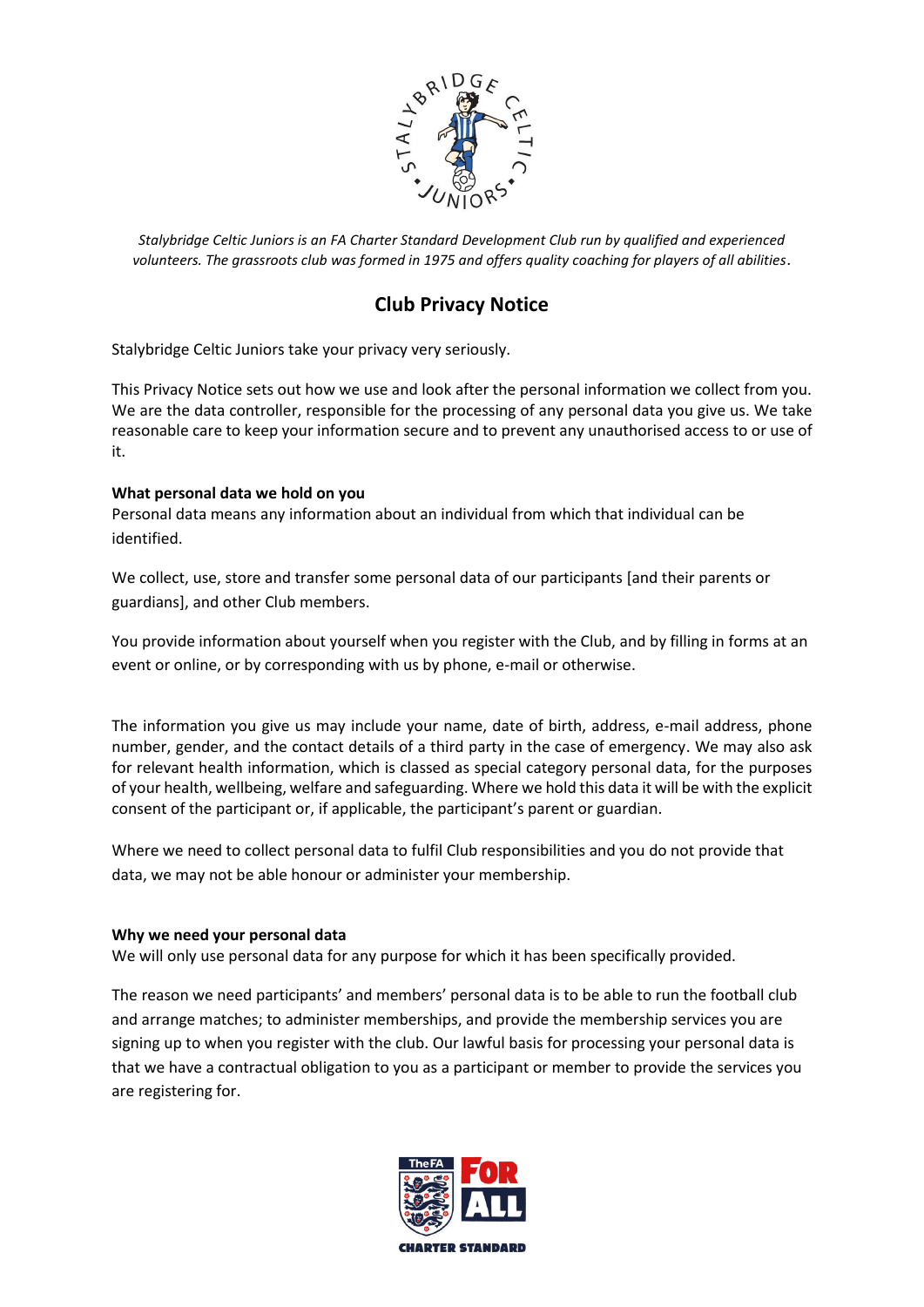

We have set out below, in a table format, a description of all the ways we plan to use your personal data, and which of the legal bases we rely on to do so. We have also identified what our legitimate interests are where appropriate.

| <b>Purpose/ Processing Activity</b>                                                                                                           | Lawful Basis for processing under Article 6 of the<br>GDPR.                                                                                                                                              |
|-----------------------------------------------------------------------------------------------------------------------------------------------|----------------------------------------------------------------------------------------------------------------------------------------------------------------------------------------------------------|
| processing membership forms and<br>payments/ subs                                                                                             | Performance of a contract                                                                                                                                                                                |
| organising matches                                                                                                                            | Performance of a contract                                                                                                                                                                                |
| sending out match or Club information and<br>updates                                                                                          | Performance of a contract                                                                                                                                                                                |
| sharing data with coaches, managers or<br>officials to run training sessions or enter<br>events                                               | Performance of a contract                                                                                                                                                                                |
| sharing data with leagues we are in<br>membership of, county associations and<br>other competition providers for entry in<br>events           | Performance of a contract                                                                                                                                                                                |
| sharing data with committee members to<br>provide information about club activities,<br>membership renewals or invitation to social<br>events | The Club has a legitimate interest to maintain<br>member and participant correspondence for club<br>community purposes.                                                                                  |
| sharing data with third party service or<br>facility providers                                                                                | The Club has a legitimate interest to run the<br>organisation efficiently and as it sees fit. Provision<br>of some third party services is for the benefit of the<br>Club, participants and its members. |

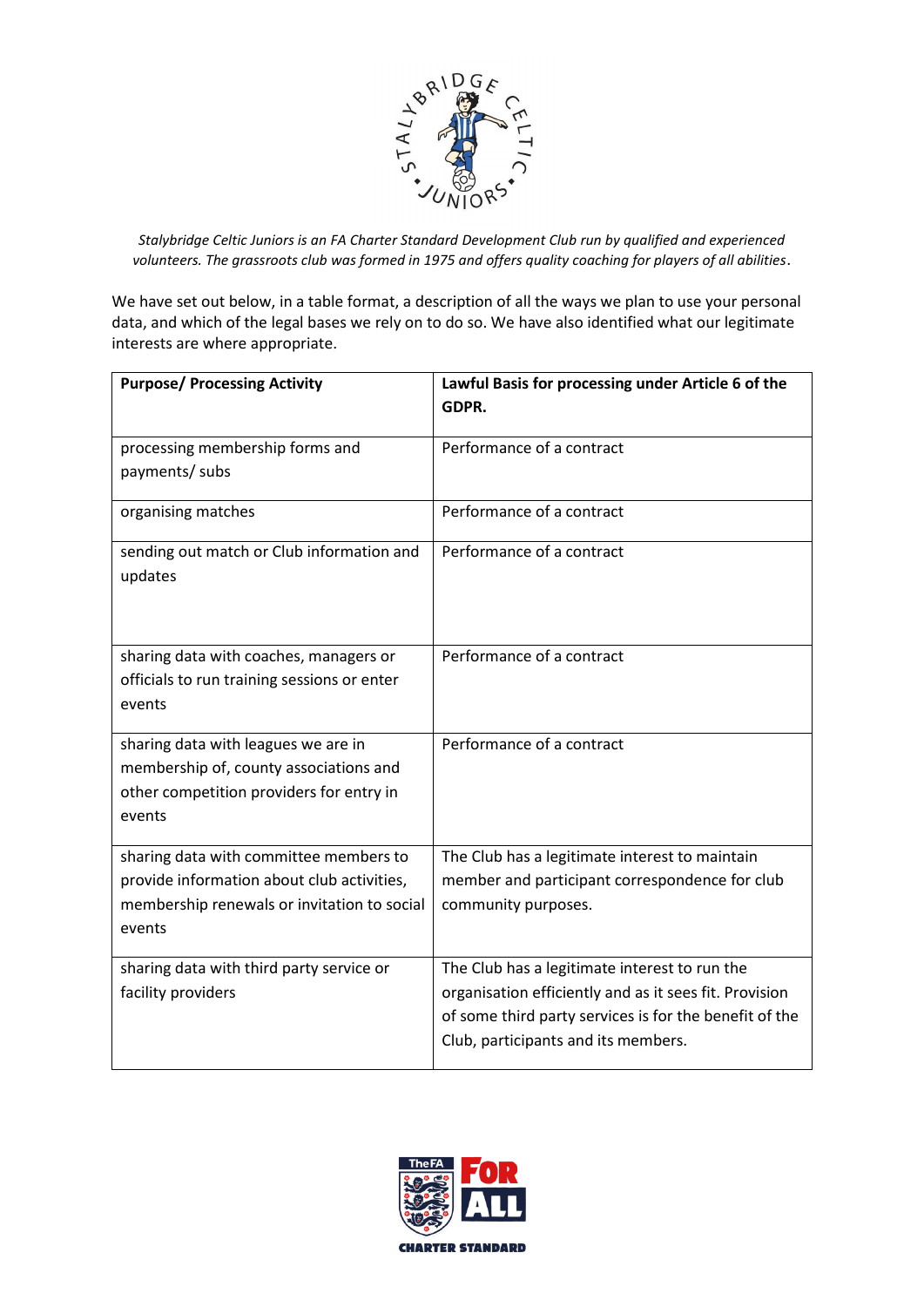

| sharing anonymised data with a funding<br>partner as condition of grant funding e.g.<br>Local Authority               | The Club has a legitimate interest to run the<br>organisation efficiently and as it sees fit. Application<br>for funding is a purpose that benefits the Club,<br>participants and its members.                                                             |
|-----------------------------------------------------------------------------------------------------------------------|------------------------------------------------------------------------------------------------------------------------------------------------------------------------------------------------------------------------------------------------------------|
| publishing match and league results                                                                                   | Consent. We will only publish your personal data in<br>a public domain, including images and names, if you<br>have given your consent for us to do so. In the case<br>of children under the age of 13 then only with<br>written consent of parent/guardian |
| sending out marketing information such as<br>newsletters and information about<br>promotions and offers from sponsors | Consent. We will only send you direct marketing if<br>you are an existing member, participant or other<br>associated individual and you have not previously<br>objected to this marketing, or, you have actively<br>provided your consent.                 |
| To ensure we understand possible health<br>risks                                                                      | Consent. We will only process details on your<br>medical history with your consent.                                                                                                                                                                        |

## **Who we share your personal data with**

When you become a member of the Club, your information, if you are a coach or volunteer will be or if you are another participant may be (depending upon which league(s) your team plays in) entered onto the Whole Game System database, which is administered by the FA. We also pass your information to the County FA and to leagues to register participants and the team for matches, tournaments or other events, and for affiliation purposes.

We may share your personal data with selected third parties, suppliers and sub-contractors such as referees, coaches or match organisers. Third-party service providers will only process your personal data for specified purposes and in accordance with our instructions.

We may disclose your personal information to third parties to comply with a legal obligation; or to protect the rights, property, or safety of our participants, members or affiliates, or others.